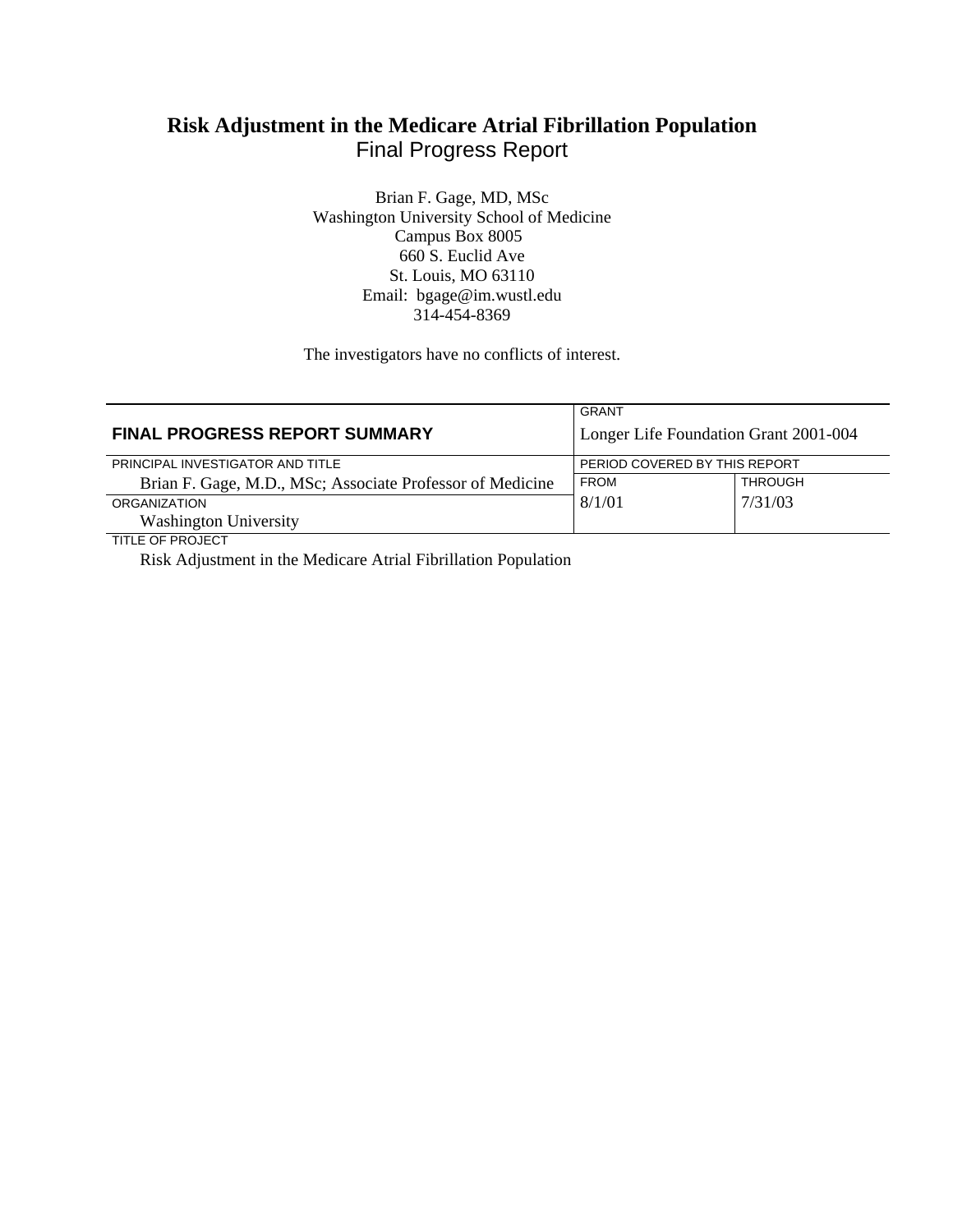This grant focused on mortality in elderly patients with heart disease. We studied patients with heart failure (Project 1) and atrial fibrillation (Project 2).

## **Project 1: Predictors of mortality in younger and older patients with heart failure and preserved or reduced left ventricular ejection fraction**

*Introduction:* Heart failure affects at least 5 million Americans. Prior research has focused on heart failure in patients who have systolic dysfunction (inability of the heart to squeeze normally). However, among the elderly, diastolic dysfunction (inability of the heart to relax normally) is more common than systolic dysfunction and both types of heart failure increase mortality and decrease quality of life. Although half of elderly patients with heart failure have diastolic dysfunction, little was known about predictors of mortality in this group.

*Method*: In this retrospective cohort study, we correlated how gender, age, heart function, laboratory tests, and medications affect the risk of death in 373 patients (mean age 69.1 years, 56.0% female, 47.5% non-white) who had heart failure.

*Results:* After a mean follow-up of 25 months, we found that predictors of mortality were different in the two subpopulations: among elderly patients with diastolic dysfunction a common test of renal function (BUN) was the only independent predictor of death; among elderly patients with systolic dysfunction the independent predictors of death were advanced age, prior heart attack, high-dose diuretics, or more severe systolic dysfunction on echocardiography. Patients with systolic dysfunction had a significantly greater risk of death.

*Conclusions:* Thus, although both types of heart failure have similar signs (e.g. ankle swelling) and symptoms (e.g. shortness of breath), their prognosis and factors affecting prognosis differed. Traditional predictors of mortality in patients with systolic dysfunction may not apply to elderly patients with diastolic dysfunction. For more information please see:

Kerzner R, Gage BF, Freedland KE, Rich MW. Predictors of mortality in younger and older patients with heart failure and preserved or reduced left ventricular ejection fraction. *Am Heart J.*  Aug 2003;146(2):286-290.

Dr. Kerzner presented at the American Geriatrics Society in 2002.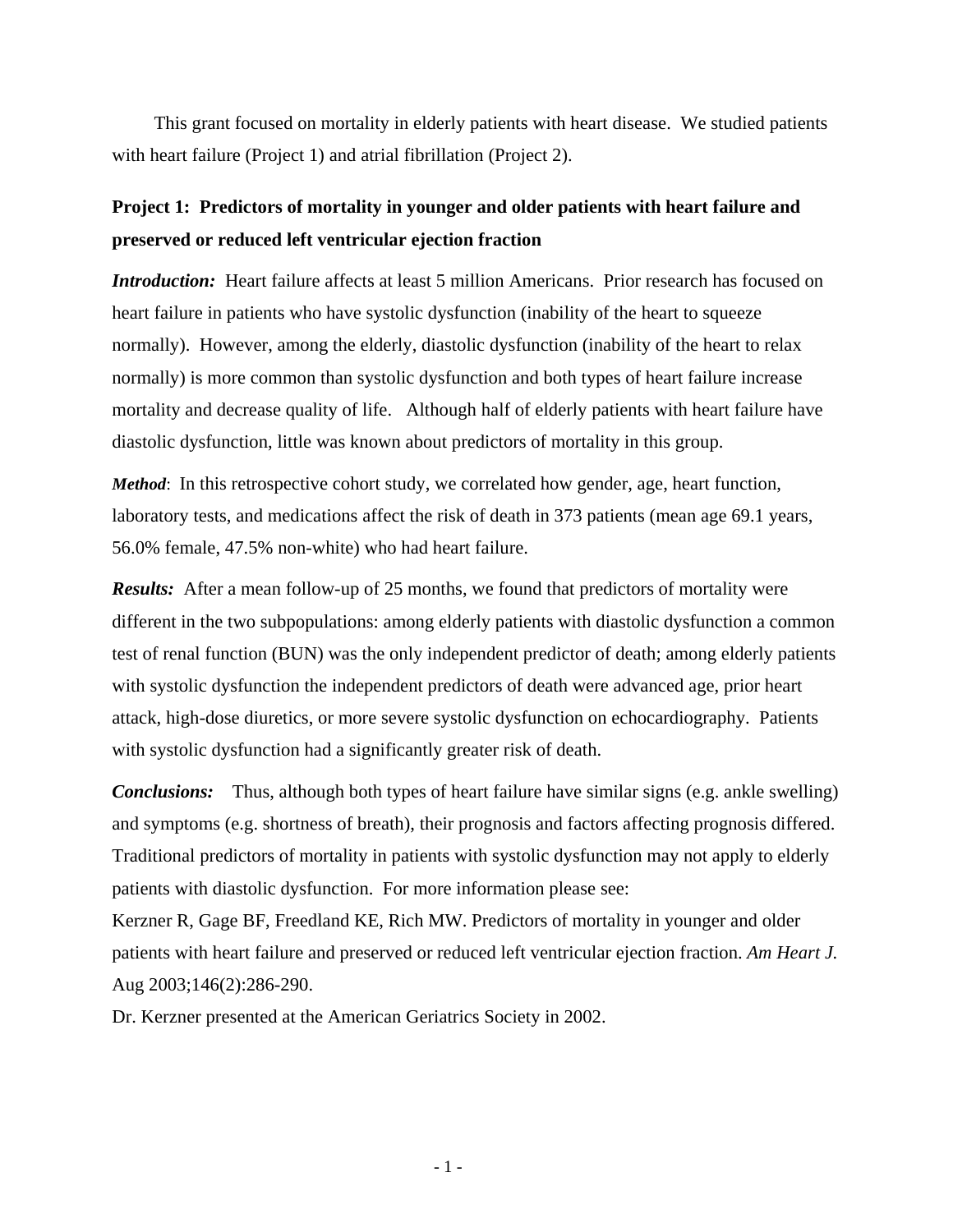## **Project 2: Comorbidity Indices to Predict Mortality from Medicare Data: Results from the National Registry of Atrial Fibrillation**

*Introduction:* Medicare-aged patients with atrial fibrillation have a high rate of mortality, depending on their comorbid conditions. Common comorbid conditions in this population are stroke, heart failure, coronary heart disease, hypertension, diabetes mellitus, and cancer. Compared to patients without comorbid conditions, patients with them are less likely to have aggressive treatments, more likely to have complications from medical procedures, and less likely to respond to therapy. Severity of comorbidity condition is usually measured by an index -- typically a sum of weighted conditions. Because few studies compare the accuracy of the various comorbidity indices in patients with heart disease, it is unclear which index would be a better predictor of death in patients with atrial fibrillation. The purpose of this project was to compare the accuracy of four comorbid indices (Deyo, Romano, Elixhauser, and chart review) in predicting mortality.

*Method*: In this retrospective cohort study, we studied 2728 elderly (mean 77 years) Medicare beneficiaries with atrial fibrillation as their primary diagnosis who were admitted to a hospital and discharged alive between 04/01/1998 and 03/31/1999. As part of the National Stroke Project, Quality Improvement Organization reviewed their medical records and obtained MEDPAR A data and death information from Medicare denominator files of living beneficiaries.

We quantified correlations among comorbidity indices using Spearman's rank correlation coefficient. We calculated risk of death and 95% confidence intervals for each index by the person-year method. We used a Cox proportional hazard model to quantify predictive ability of each index and the C-statistic to quantify discrimination. The C-statistic measures the probability that a patient with a lower comorbidity score has a lower risk of death in randomly selected pairs of patients.

*Results:* The correlation between administrative data based indices and chart review index was low. Among the administrative data based indices, there was a strong correlation between Deyo index and Romano index, but low correlation between Charlson type indices and Elixhauser index. For all four indices, there was a steady increase in mortality for greater scores, indicating their validity for predicting death in this cardiac population: as scores increased, death rate increased from less than 6 to more than 42 deaths per 100 patient-years. All four comorbidity

- 2 -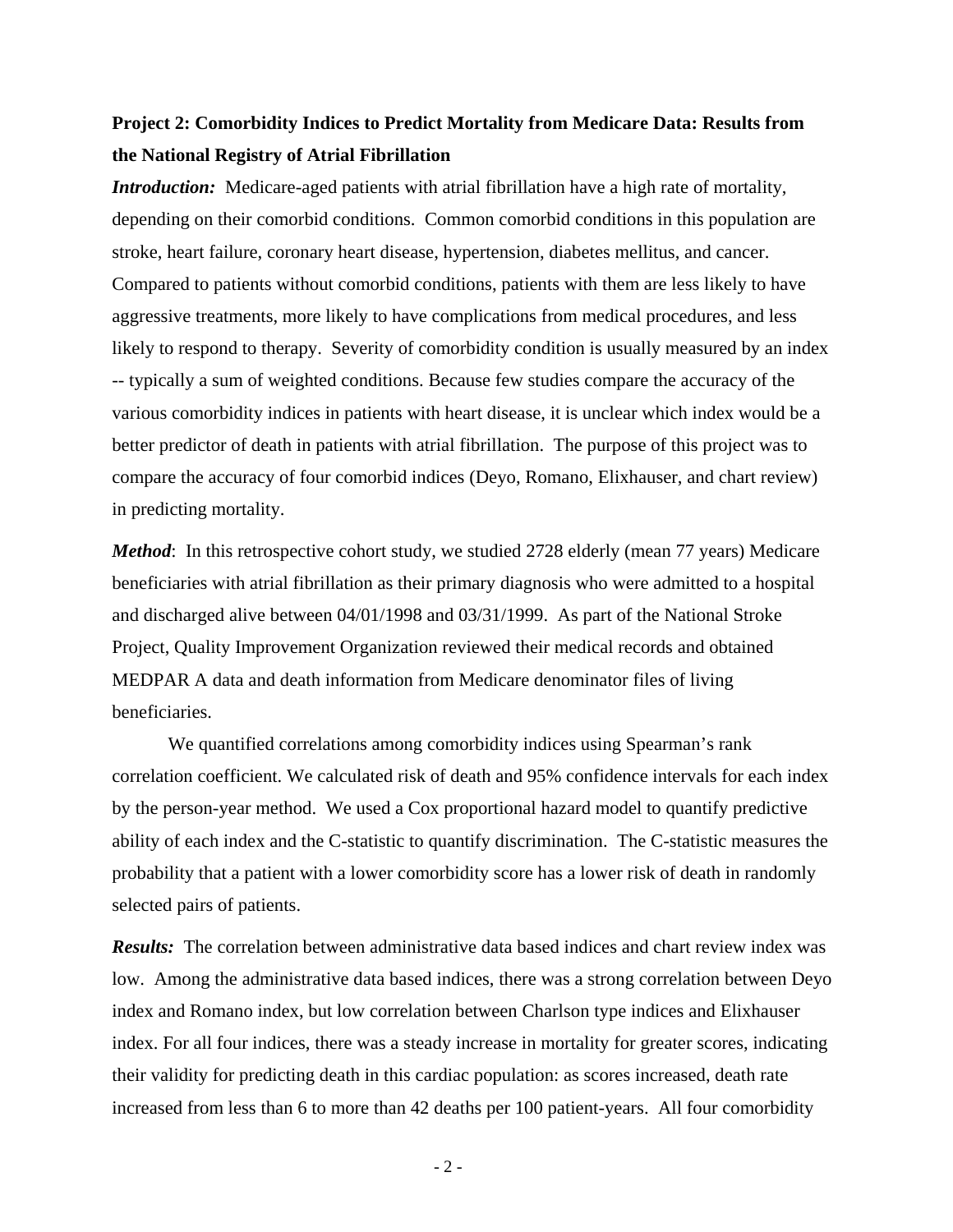indices significantly increased predictive ability of death compared to the base model in this population. The base model included only age, race, and gender. The c-index for the base model was only 0.636. However, the index increased to 0.759 for the Deyo model, to 0.776 for Romano, and to 0.780 and for chart review.

In addition to the comorbidity indices, the discharge location and the length of stay at the baseline hospitalization predicted mortality. In this patient population, the addition of these two variables into the base model (race, age and gender) raised C from 0.64 to 0.71, and the further addition of any comorbidity index only increased C up to a maximum of 0.79.

There was a good agreement in ranking the states among the four indices. For example, the top five states selected by the models with administrative data based indices were very similar to each other, and only one state different from the gold standard (a chart-review based model).

#### *Conclusions:*

- 1. Comorbid conditions are important in predicting mortality in patients with atrial fibrillation.
- 2. Comorbidity is a confounding factor for outcomes research in this area: When researchers assess outcomes across hospitals, payers, providers, or other organizational structures, they should control for comorbid conditions.
- 3. For datasets similar to our  $(N = 2728)$ ; mean age = 77), it is better to construct a comorbidity index with population-specific weights rather than the fixed weights of the Charlson and Deyo comorbidity indices.
- 4. The two adaptations of the Charlson index to administrative data (Deyo and Romano) perform similarly to each other and nearly as well as predication from chart-abstracted data.
- 5. Outcomes researchers and epidemiologists could confidently use Elixhauser's algorithm to code comorbid conditions when data are available from only one hospitalization.
- 6. They can use the length of stay and discharge location as surrogates of comorbid conditions for risk adjustment when no comorbidity information is available.
- 7. As there is no comorbidity index reported from the atrial fibrillation population, this work demonstrated that several existing comorbidity indices could be used to predict death in this population.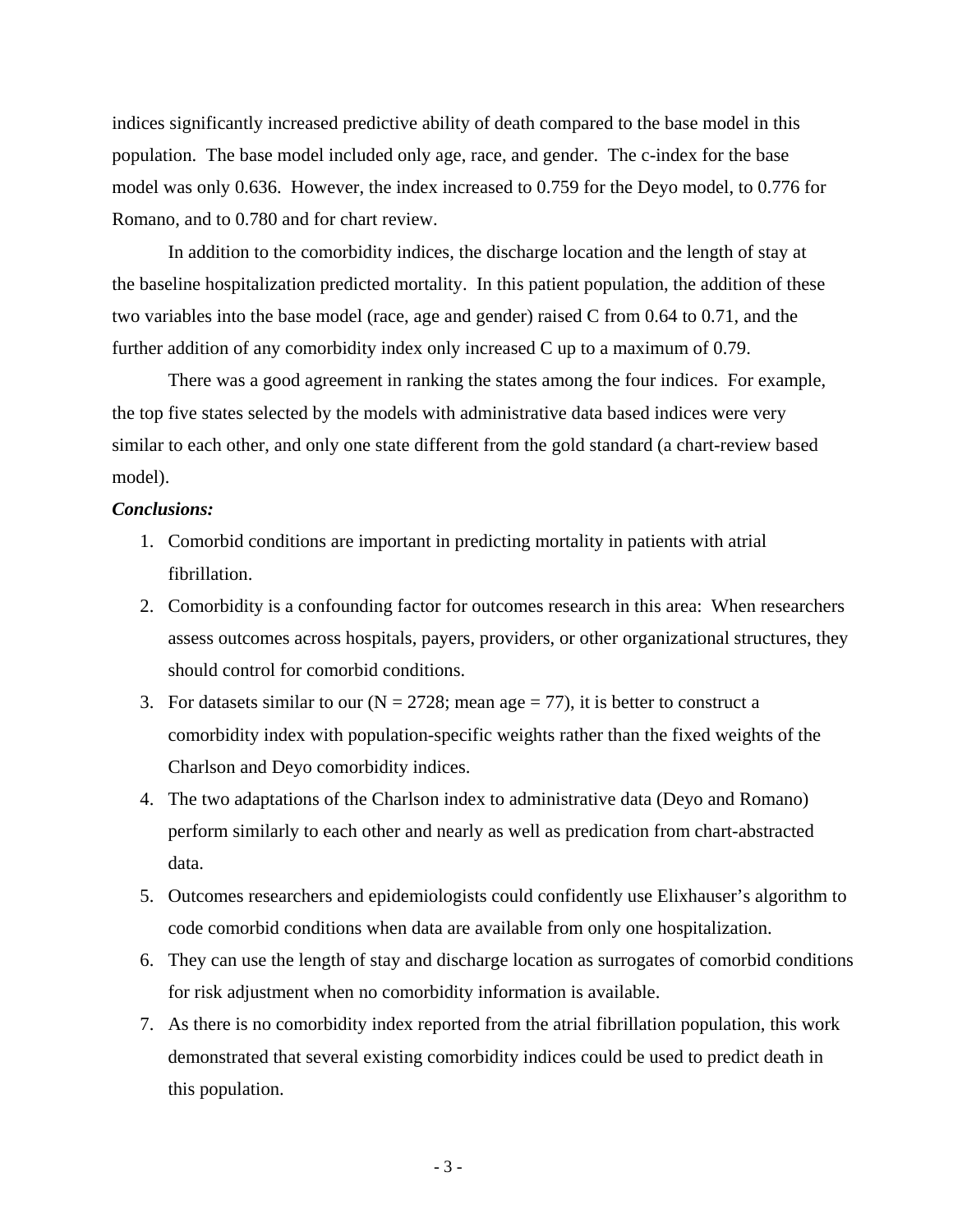#### **Lay Summary**

In the US and other industrialized countries, heart disease is the most common cause of death. We studied predictors of death in two growing populations: patients with heart failure and patients with a common irregular heart beat, atrial fibrillation.

Heart failure causes shortness of breath and ankle swelling and increases the risk of dying. There are two common causes of heart failure: inability of the heart to squeeze normally, and inability of the heart to relax normally. Based on prior literature, we postulated that the risk of death and predictors of death would differ, depending on the cause of heart failure. To answer this question, we studied 373 patients who had heart failure and who underwent an echocardiogram of their heart at Barnes–Jewish Hospital at Washington University Medical Center. Using chart review, we obtained information about their heart function, age, prior heart attacks, medicines, and laboratory tests.

Using the social security index we were able to determine dates of death over an average follow-up of 25 months. We found that the rate of death was especially high (38%-54%, depending on age) in patients whose hearts failed to squeeze normally. We found that their predictors of death were advanced age, prior heart attack, high-dose water pills, and worse heart function. (The water pills probably don't cause these patients to die, but they are markers for patients with more severe heart disease.) Among elderly patients whose hearts failed to relax properly, the only predictor of death was a common test of renal function, with greater mortality with more disease.

 $*$   $*$ 

\*

Our second study focused on how to use Medicare or other administrative data to predict death. We studied patients with atrial fibrillation because we had Medicare data from these patients and because this common irregular heart beat increases the risk of dying by about 31%. Our goal was to compare the predictive accuracy of using information obtained from data review with the accuracy of using administrative data to predict death in 2728 patients who had been hospitalized with atrial fibrillation.

We found that compared to using information from administrative data, information from chart review barely improved our ability to predict death. Because there are several conflicting ways to use administrative data to predict death, and we compared them. We found that these

- 4 -